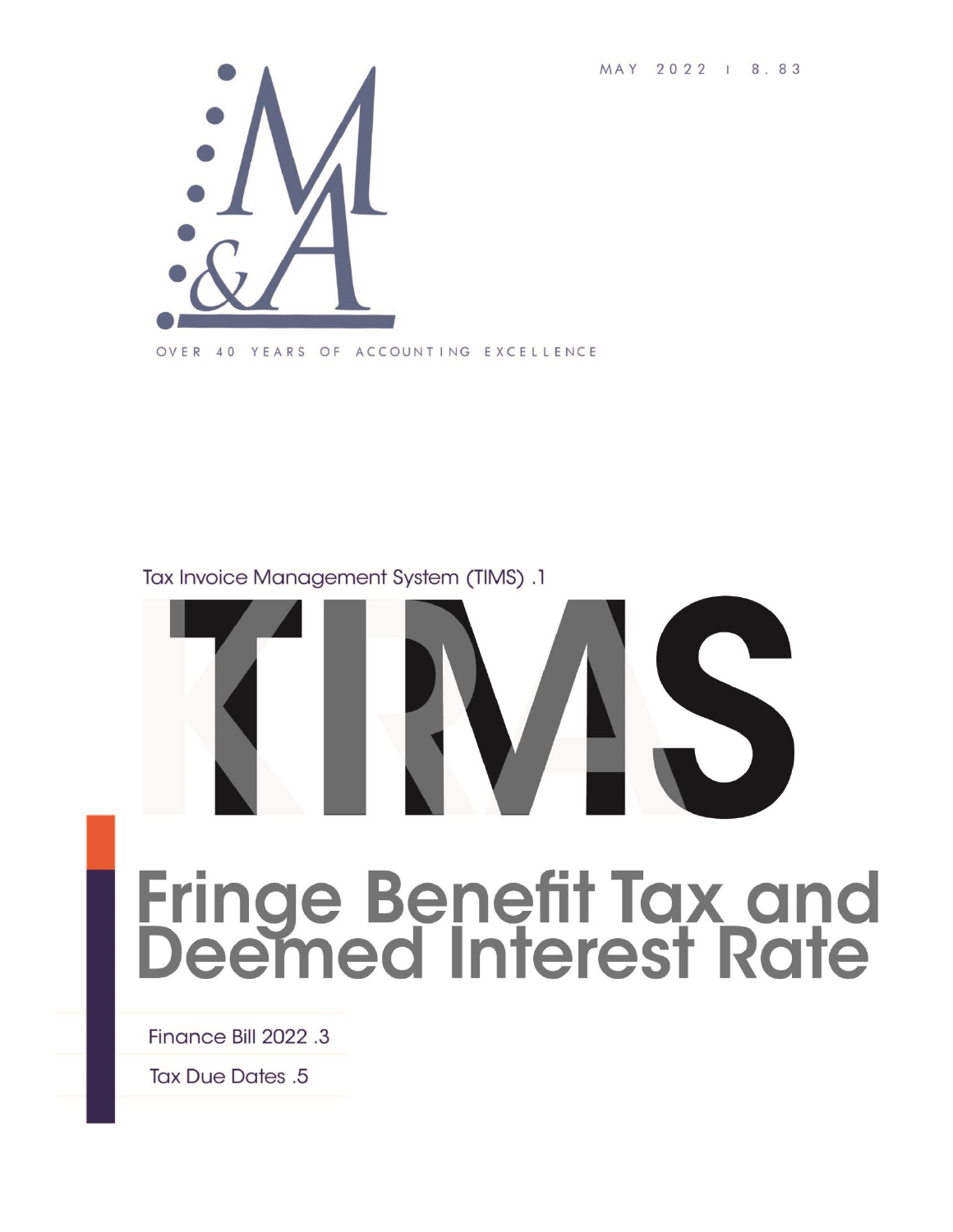

*Newsletter*

MBAYA AND ASSOCIATES MAY 2022 | Issue 083 | Volume 8

#### **Introduction**

We are pleased to release the fifth edition of our tax newsletter. We appreciate the lively feedback and fruitful engagement we have had in the previous editions of our newsletter. This issue will summarize the key aspects as highlighted in the Finance bill 2022 and VAT Tax Invoice Management System (TIMS).

On the right column of the newsletter, you will find contact details for the senior members of our team who can help answer any questions you may have about the issues highlighted in this newsletter or any other matter.

We are interested in your feedback on the items covered and what topics you would like covered in the future. Please provide any feedback at [tax@mbaya.co.ke.](file:///C:/Users/ihink/Desktop/M&A%20Newsletter/Final_2022_vol8_issue79-90/tax@mbaya.co.ke)

In this issue

• • • *Fringe Benefit Tax and Deemed Interest Rate » 1*

**Contacts** Head Office 3rd Floor, Western Heights Karuna Road, Westlands P. O. Box 45390 – 00100 Nairobi, Kenya Tel. +254(20)4443868 254 20 4448938 254 20 4446466 Fax: 254 20 4449819 **Mike Mbaya | Managing Partner** Email: mike@mbaya.co.ke **Muhungi Kanyoro | Partner** Email: mkanyoro@mbaya.co.ke **Andrew Bulemi | Partner** Email: abulemi@mbaya.co.ke **Leah Nganga | Partner** Email: lwambui@mbaya.co.ke **Abner Fundi | Outsourcing Dept. Manager** Email: abner.fundi@mbaya.co.ke **Kevin Njenga | Tax Manager**

**Savanna Associates** Email: darlyn@mbaya.co.ke

Email: knjenga@mbaya.co.ke **Darlyn Mbaya | Manager and Partner**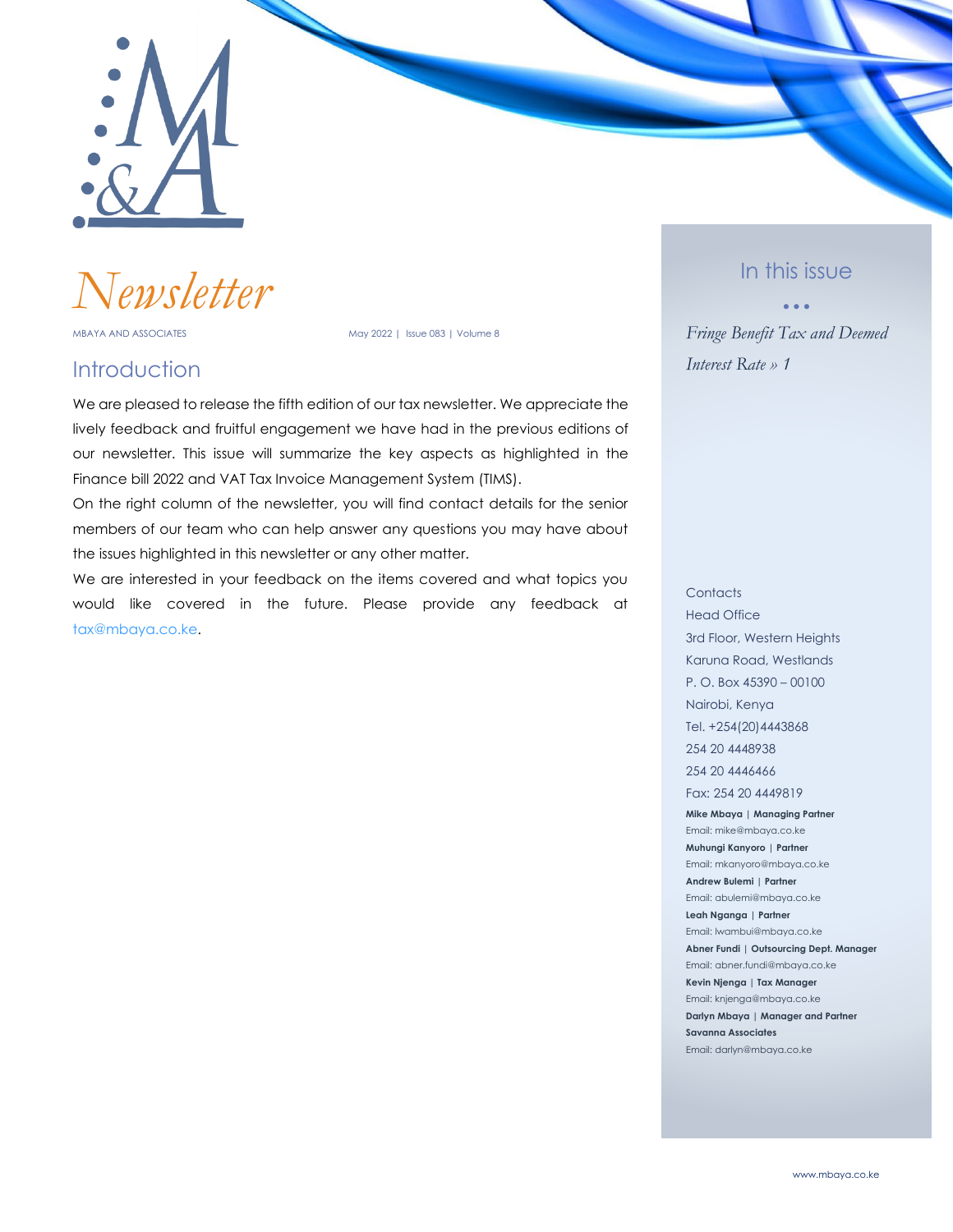

May 2022



# Table of Contents »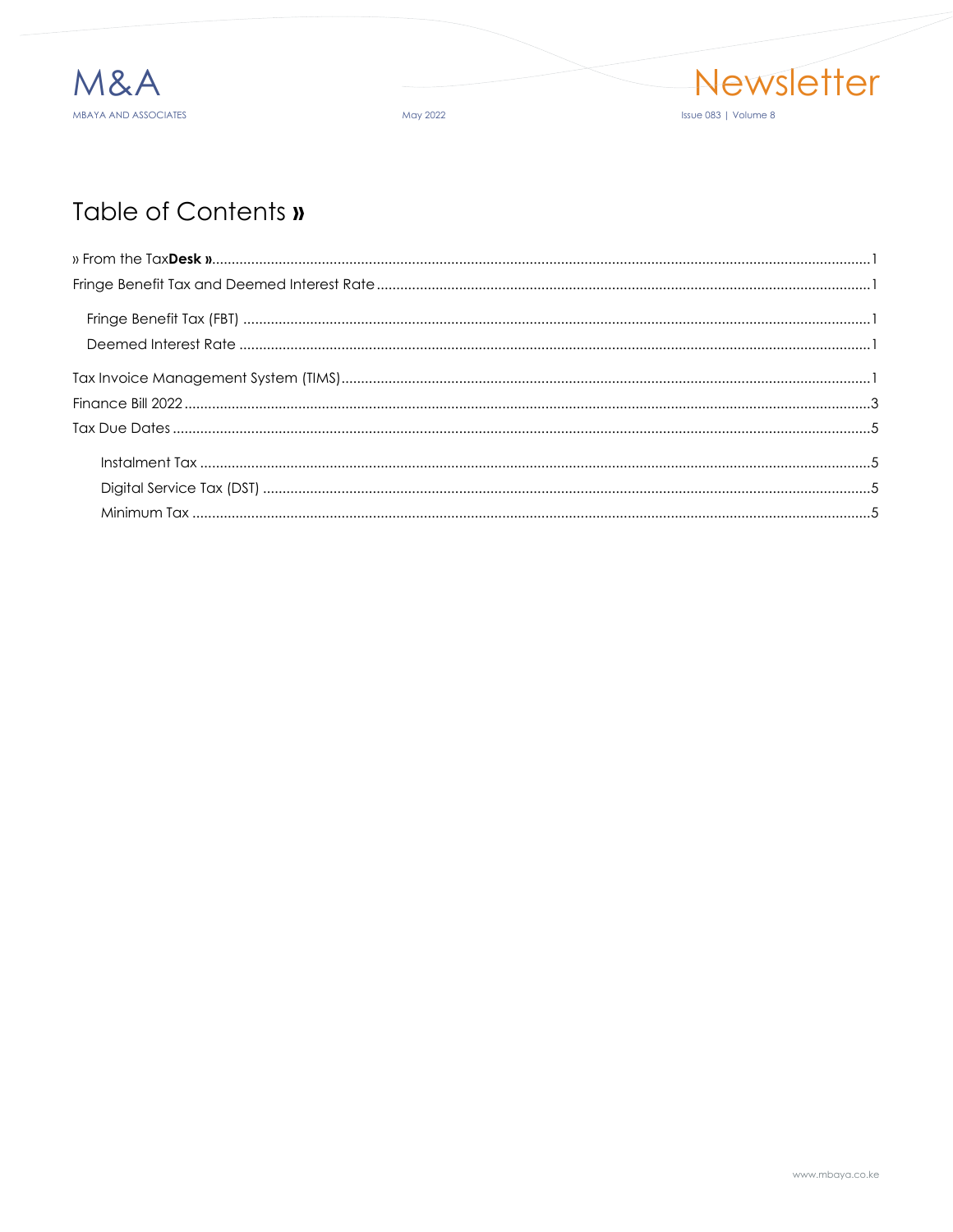# <span id="page-3-0"></span>» From the Tax**Desk »**

# <span id="page-3-1"></span>Fringe Benefit Tax and Deemed Interest Rate

#### <span id="page-3-2"></span>Fringe Benefit Tax (FBT)

This is a tax applicable when employers provide loans to their employees and charge an interest lower than the prescribed rate (ITA-section 12(b)). This becomes a benefit to the employee, for which the employer needs to file and pay Fringe Benefit Tax. FBT is paid by the employer at the corporate tax rate of 30 % on total taxable value each month. The tax is payable on or before the 9th day of the following month to KRA.

For the purposes of Section 12B of the Income Tax Act, the Market Interest Rate is 7%. This rate is applicable for the three months of April, May and June 2022.

#### <span id="page-3-3"></span>Deemed Interest Rate

This is the amount of notional interest assumed to be payable by a resident person in relation to any outstanding loan provided or secured by a non-resident person, where such loan has been provided interest free.

For purposes of section 16(5), the prescribed rate of interest is 7%. This is applicable for the months of April, May and June 2022.

Withholding tax rate of 15% on the deemed interest shall be deducted and paid to the Commissioner by the 20th day of the month following the month of computation.

# <span id="page-3-4"></span>Tax Invoice Management System (TIMS)

In a Public Notice issued on 13 July 2021, the Kenya Revenue Authority ("KRA") indicated that all VAT registered taxpayers are expected to comply with the requirements of the Regulations within 12 months from the commencement date; that is, by 31 July 2022.

Where a VAT registered person is unable to comply within the set timelines, the person can apply to the Commissioner for Domestic Taxes for an extension of time to comply, which shall not exceed six months.

The application for extension should be made at least thirty (30) days before expiry of the specified period of 12 months; that is, before 30 June 2022 but approval of this extension will be at the discretion of the Commissioner of KRA.

KRA recently adopted the use of the Tax Invoice Management System ("TIMS") as an enhancement of the current Electronic Tax Register ("ETR") machine.

To comply with the Regulations, a VAT registered taxpayer should acquire a compliant tax register from an approved ETR supplier as published on 14 December 2021 on the KRA's website.

The approved manufacturers and suppliers have various ETR models that have been categorized into four types as follows:

- **Type A** for manual invoicing applicable for small businesses without an accounting software;
- **Type B** for retail outlets like supermarkets or restaurants with Point of Sale ("PoS") terminals;

Newsletter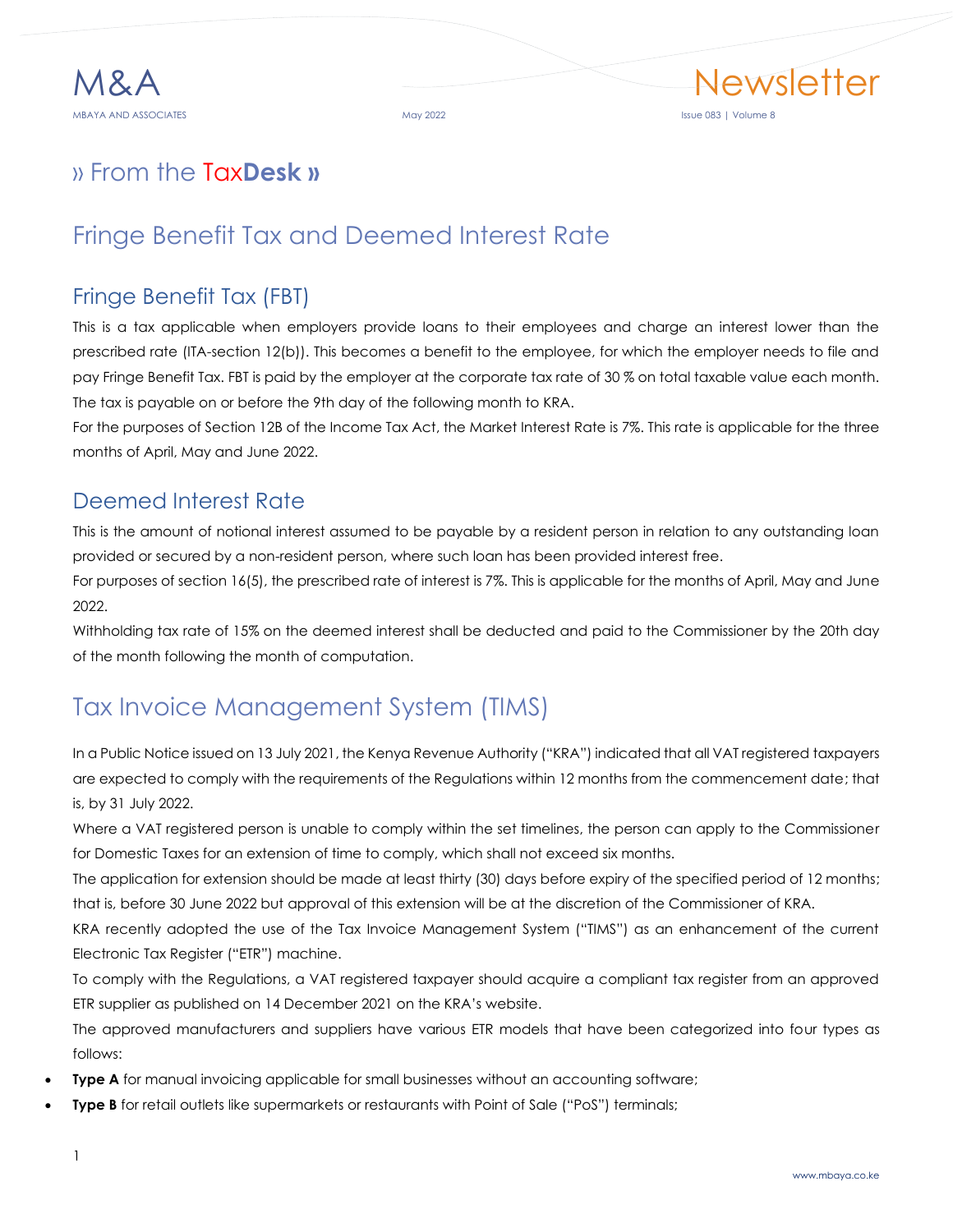

- **Type C** for businesses with an automated invoicing system (ERP software) and are currently using an Electronic Signature Device ("ESD");
- **Type D** which is suitable for any type of business entity has the ability to connect to any of the invoicing systems (i.e., ETR, PoS or ERP).

Past experience has proved that the set-up time for the TIMS devices varies depending on the business complexity. We recommend that all VAT registered taxpayers consider migrating to TIMS as early as possible. The benefits to taxpayers among them will be:

- Foster fair business environment
- Faster processing of VAT refunds
- Simplified VAT return filing
- Automated activation of tax register
- Non-intrusive verification of tax processes

To the general public, the TIMs system will help the public to:

- Participate in enhanced Tax compliance by business entities. This will be achieved by confirming validity of tax invoice.
- Foster patriotism *Kulipa Ushuru ni Kujitegemea*
- Build trust between the customer and the business entity.

In addition, early adoption of TIMS will provide for ample time to deal with any set up challenges. And also allow for post implementation reviews to ensure that all pertinent data has been captured and the TIMS devices are able to transmit information to KRA before the mandatory due date for compliance is due.

W advice our clients to change the ETR devices so as to be compliant with the law and avoid the last-minute surprises. Taxpayers using the current model of Mercury 130W can have the machine configured so as to comply with the new regulations. However, our view on this matter is that the cost of configuring the ETR device is high comparing this with the benefits. It is also not clear if the device will work properly as intended after it is configured and, in this light, we advise that it is better to purchase a new device to avoid future inconveniences.

It is also important to note that after the toll out is done, tax payers are needed to keep safe the old ETR devices for at least five years so that in case of any VAT query, one can be able to generate the ETR receipts for the five years.

At M&A, we are willing to offer a helping hand and answer to any queries that you may have regarding this matter. You can reach out to us through our contacts **+254 722 207 938** o[r info@mbaya.co.ke.](file:///C:/Users/ihink/Desktop/M&A%20Newsletter/Final_2022_vol8_issue79-90/info@mbaya.co.ke)

Newsletter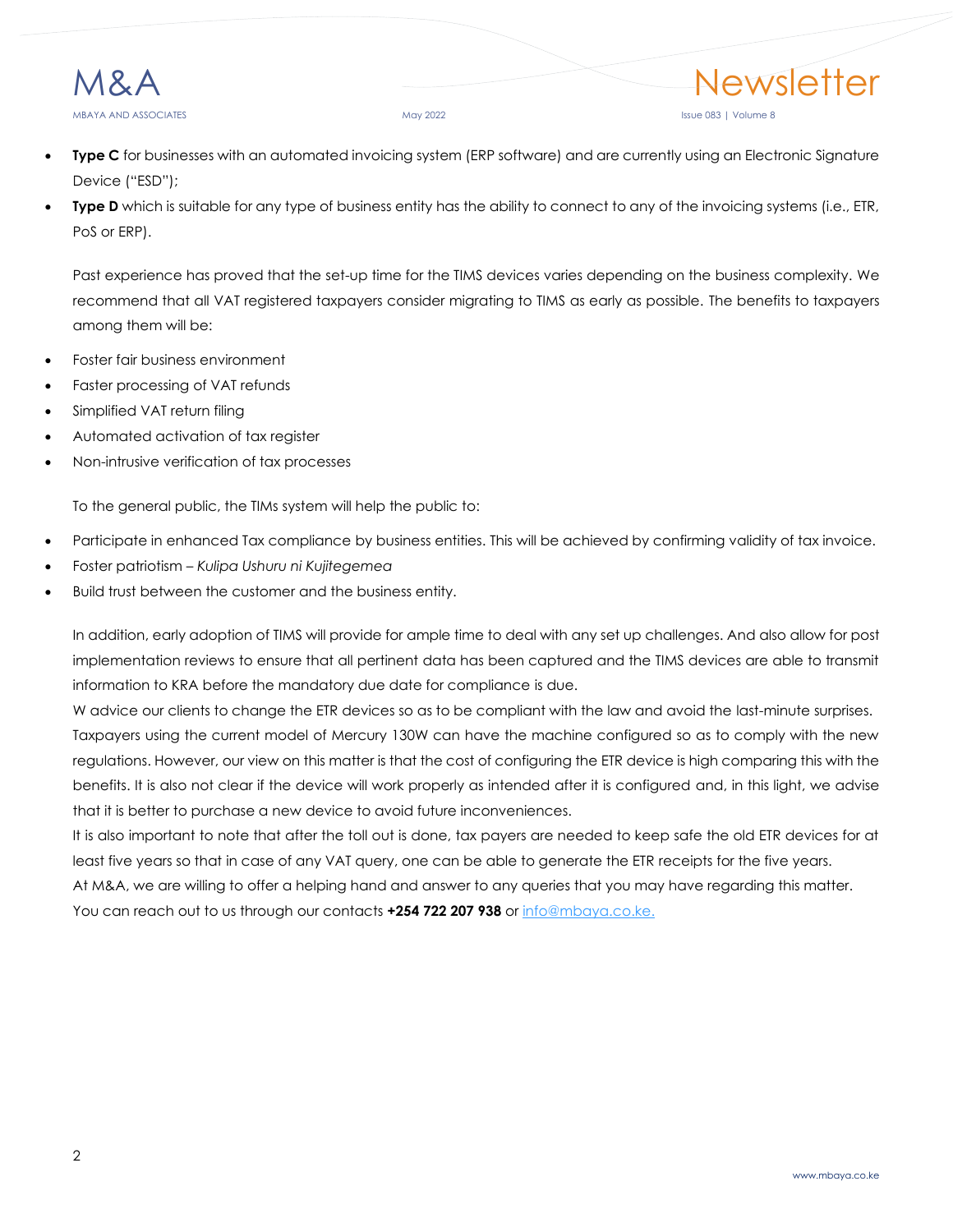

# 1&A Newsletter

<span id="page-5-0"></span>

» The Budget 2022

### Finance Bill 2022

The Finance Bill 2022 has recommended several changes to the current tax laws and this may have an impact on taxpayers several businesses. The Bill also expresses the National Treasury's policy of revenue mobilization by increasing tax rates, expansion of tax base and reduction of tax exemptions and incentives. Some of the proposed changes are as follows: -

- **Digital service tax (DST) -** The Bill proposes to increase the DST rate from 1.5% to 3%. This represents doubling of the tax rate.
- **Donation to charitable organizations -** The Bill provides for deduction of any donation to a charitable organization whose income is exempt from tax. Currently, deduction of donation as an expense is limited to charitable organizations registered under the Societies Act or Non-Governmental Organizations Co-ordination Act, and whose income is exempt from tax.
- **Requirement to file a master file and a local file -** The Bill proposes to introduce a requirement by an Ultimate Parent Entity or Constituent Entity to file a master file and a local file with the Commissioner. This will be filed within 6 months of the last reporting financial year of the MNE group. Currently, there is no requirement to file a master file. The only current requirement is for the for taxpayers to prepare a transfer pricing documentation report and submit this to the Commissioner upon the Commissioner's request.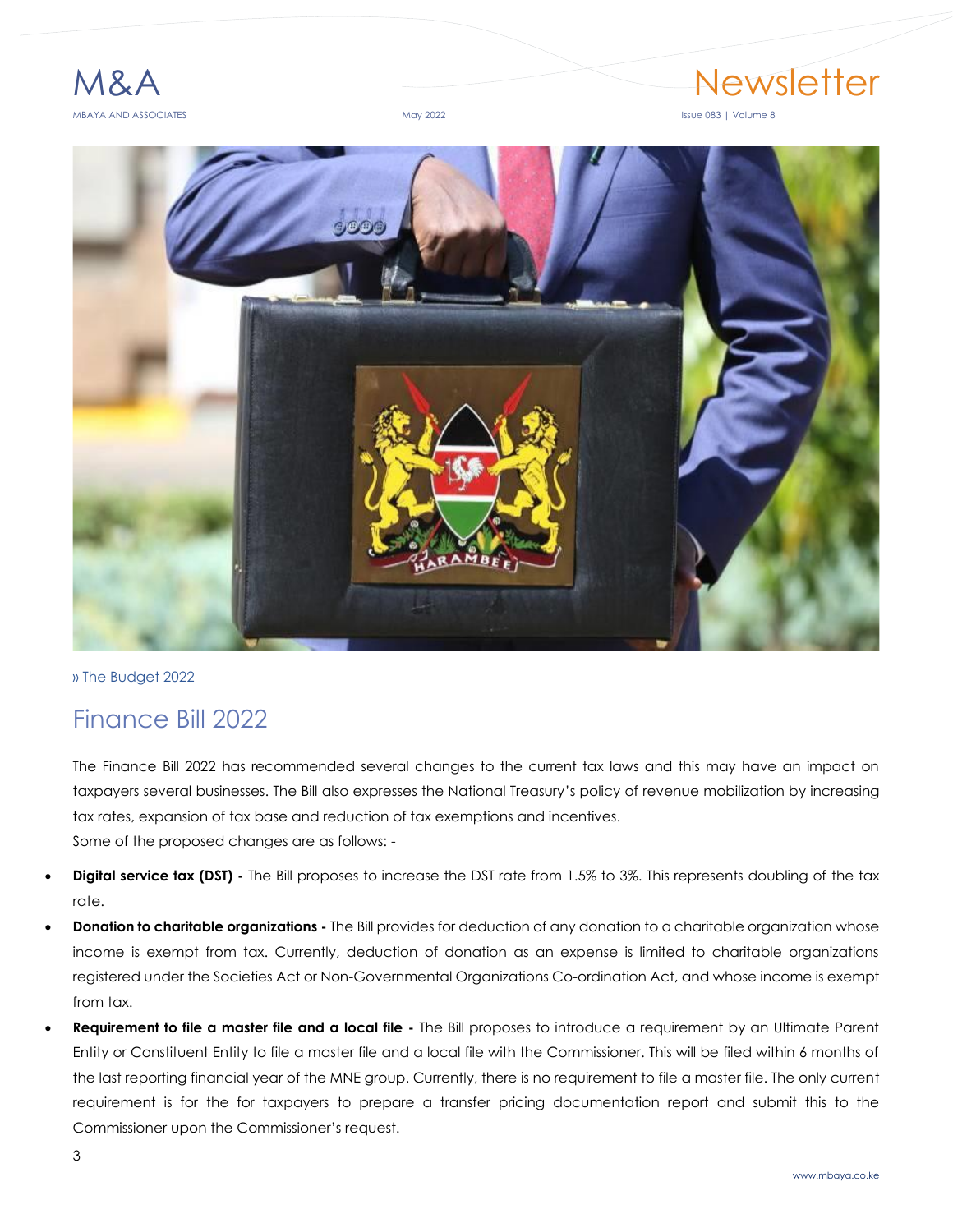# MBAYA AND ASSOCIATES **May 2022** May 2022 May 2022 May 2022 Also entitled the USSUE 083 | Volume 8

- **Capital gains tax rate -** The Bill proposes to increase the capital gains tax from the current 5% to 15%.
- **Payment of 50% of the disputed taxes before appeal to the High Court -** The Bill proposes to introduce a requirement for taxpayers to deposit with the Commissioner 50% of the tax in dispute tax in a special account at the Central Bank of Kenya before they file an appeal to the High Court against a decision of the Tax Appeals Tribunal("TAT"). The requirement to pay 50% of the dispute tax does not apply where the Commissioner is the one appealing to the High Court. Where all appeals have been exhausted and the court has ruled in favour of the taxpayer, the Commissioner is required to refund the monies deposited within 30 days after the determination of the court. This creates a significant barrier for the taxpayer to appeal to the High Court.
- **Offset or refund of overpaid tax -** The Bill proposes to amend the current Section 47 of the TPA to allow taxpayers who have overpaid tax to apply to the Commissioner for the overpaid tax to offset the taxpayer's future tax liabilities or to apply for a cash refund of the overpaid tax. Additionally, where a taxpayer has overpaid instalment tax under section 12A of the ITA, the overpaid tax shall be offset against a taxpayer's future installment tax liability. Where the KRA fails to refund the overpaid tax within 2 years of an application for overpaid tax, the amount due will accrue interest at a rate of 1% per month.
- **Input tax claims restricted to those incurred within 6 months upon amendment of Value Added Tax ("VAT") returns -** The Bill proposes to include a provision, in relation to making amendments of VAT returns, stating that the input tax shall be allowable for a deduction within six months after the end of the tax period in which the supply or importation occurred. Currently, the Tax Procedures Act does not prescribe the period over which input tax is allowable for claim upon amendment of VAT returns. This proposal seeks to regularize iTax's current configuration. New input tax claims cannot be introduced to an amended VAT return unless it is within the 6-month period.
- **Timeline for application for refund of VAT paid in error -** The Bill proposes to restrict the period to apply for VAT refunds to 6 months. The current provision requires the Commissioner to refund such tax provided the application is made within 12 months from the date the tax became due and payable.
- **Refund of other taxes paid in error -** The Bill proposes to allow taxpayers who have paid tax in error to seek a refund of the amounts. In the Bill, "*tax paid in error*" is defined to mean tax paid which the Commissioner is satisfied ought not to have been paid. Currently there is no provision that expressly provides for refunds of taxes paid in error.
- **Objection to tax decision -** The Bill proposes to require the Commissioner to inform the taxpayer that their notice of objection has not been validly lodged within 14 days. The Bill also proposes to require the Commissioner to inform the taxpayer of their decision on an application for extension of time within 14 days. The Bill further proposes to require the Commissioner to make an objection decision within 60 days from the date of receipt of a valid notice of objection.
- **Clarification on when input tax may be deducted -** The Bill proposes to amend section 17(1) of the VAT Act to read as "input tax on a taxable supply to, or importation made by, a registered person may, at the end of the tax period in which the supply or importation occurred, be deducted by the registered person, *in a return for the period*, subject to the exceptions provided under this section, from the tax payable by the person on supplies by him in that tax period". The proposal seeks bar taxpayers who occasionally benefit to claim input tax without filing the VAT return in dispute situations.

Newsletter